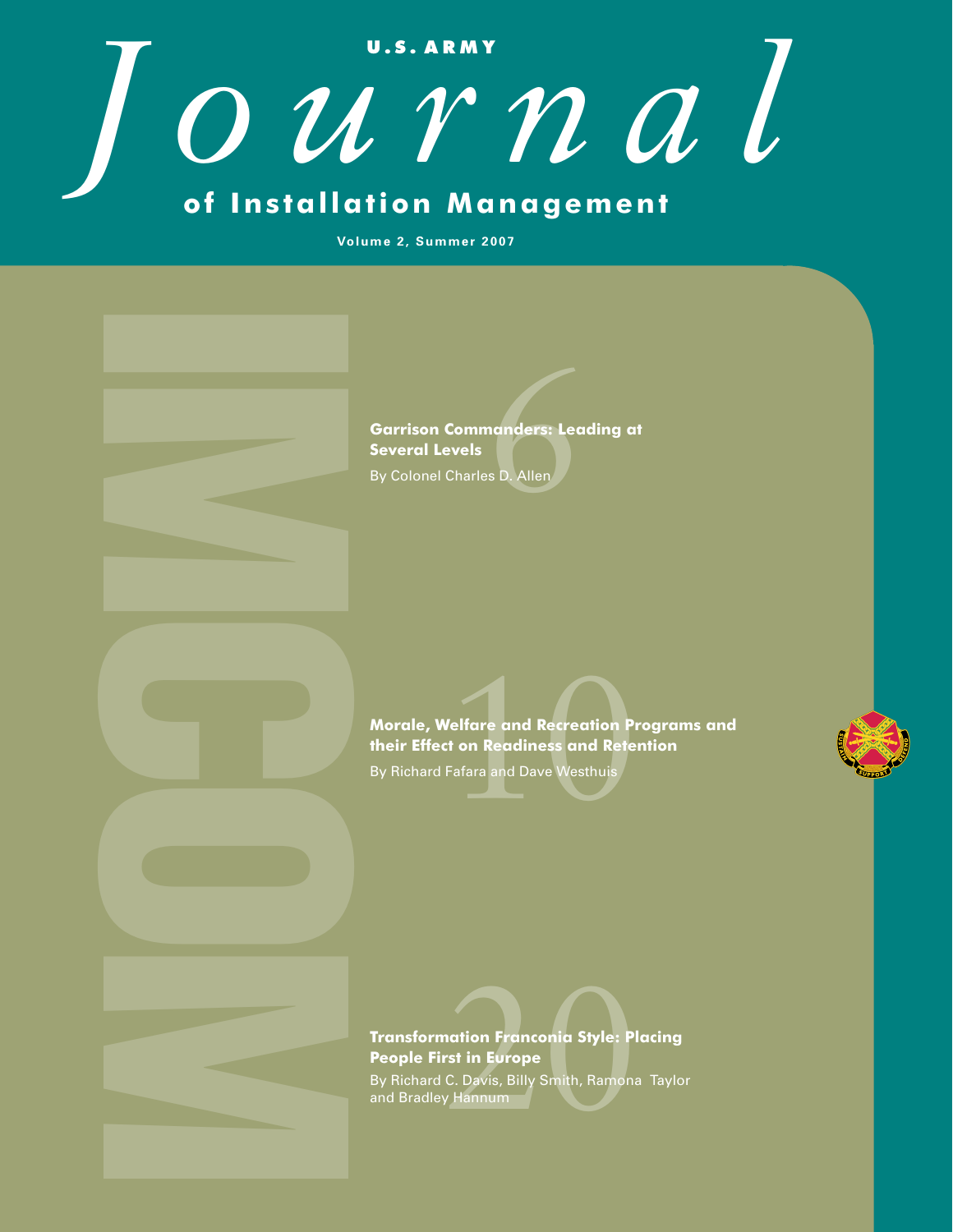# **Garrison Commanders: Leading at Several Levels**

# **By Colonel Charles D. Allen**

Our Army continues to face the challenges of the 21st century posed by the strategic environment and the missions it must perform to protect the national interests of the United States. To achieve its vision of providing relevant and ready forces to combatant commanders, the Army has to simultaneously meet operational requirements and execute functional or institutional support as outlined in the United States Code Title 10.

Both the operational and functional Army requires competent leadership to fulfill its mission of preparing for, fighting, and winning our nation's wars. Most of the functional support of the Army occurs at installations where its Soldiers train, its Families live, and its civilian work force is employed.

#### Need for Leadership at Installations

The assignment of the installation commander is typically associated with the senior mission commander (SMC) on an Army post, who is also the commander of units that reside on the installation. Those commanders have multiple and competing responsibilities. If an SMC is commander of a division or operational headquarters, the focus is on ensuring the combat readiness of the units and the ability to deploy when called.

Similarly, the commander of a Training and Doctrine Command (TRADOC) activity has different concerns, such as providing trained Soldiers and educated leaders to operational units. In these and several other cases, the SMC – who also serves as the installation commander – has the responsibility to provide for the quality of life and well-being of those that rely on the facilities provided by the installation.



**Direct Leadership**

For most major installations, there are centrally-selected garrison commanders who are dually responsible to the SMC and the Installation Management Command (IMCOM). The garrison commander plays an integral role in facilitating the success of the SMC and other unit leaders on the installation. That role requires a unique blend of skills that crosses several levels of leadership.

While Army doctrine categorizes installation command at the organizational level, it is important that the garrison commander maintain direct-leadership skills and also execute strategic-leadership competencies. While garrisons may not be at the strategic level, their leadership has the responsibility to conduct strategic planning and management in order for the organizations to fulfill their purpose.

#### Importance of Mission

The purpose of any organization or institution should be clearly defined and communicated to its important constituents. That purpose gives the organizational raison d'etre and helps to define what it is to accomplish and why. The organizational purpose is generally captured in a mission statement and, if appropriate, aligned with and supportive of a higher institutional mission. Specifically, the Army mission is to provide

## **Fort Carson Installation Mission Statement**

**Fort Carson's Mountain Post Team – best opportunity in the Army for Soldiers to train, leaders to lead, Families to grow and people to work. We are a first-rate power projection platform (air and rail) and Post Mobilization Maneuver Training Center; a premier installation and committed community partner, providing combatready forces for the 21st Century.**

## **Vision Statement**

**Fort Carson trains, mobilizes, deploys, and sustains combat-ready forces. We ensure the well-being and protection of the Mountain Post Team, while operating a responsive, efficient and sustainable installation, Post Mobilization Maneuver Training Center and power projection platform.**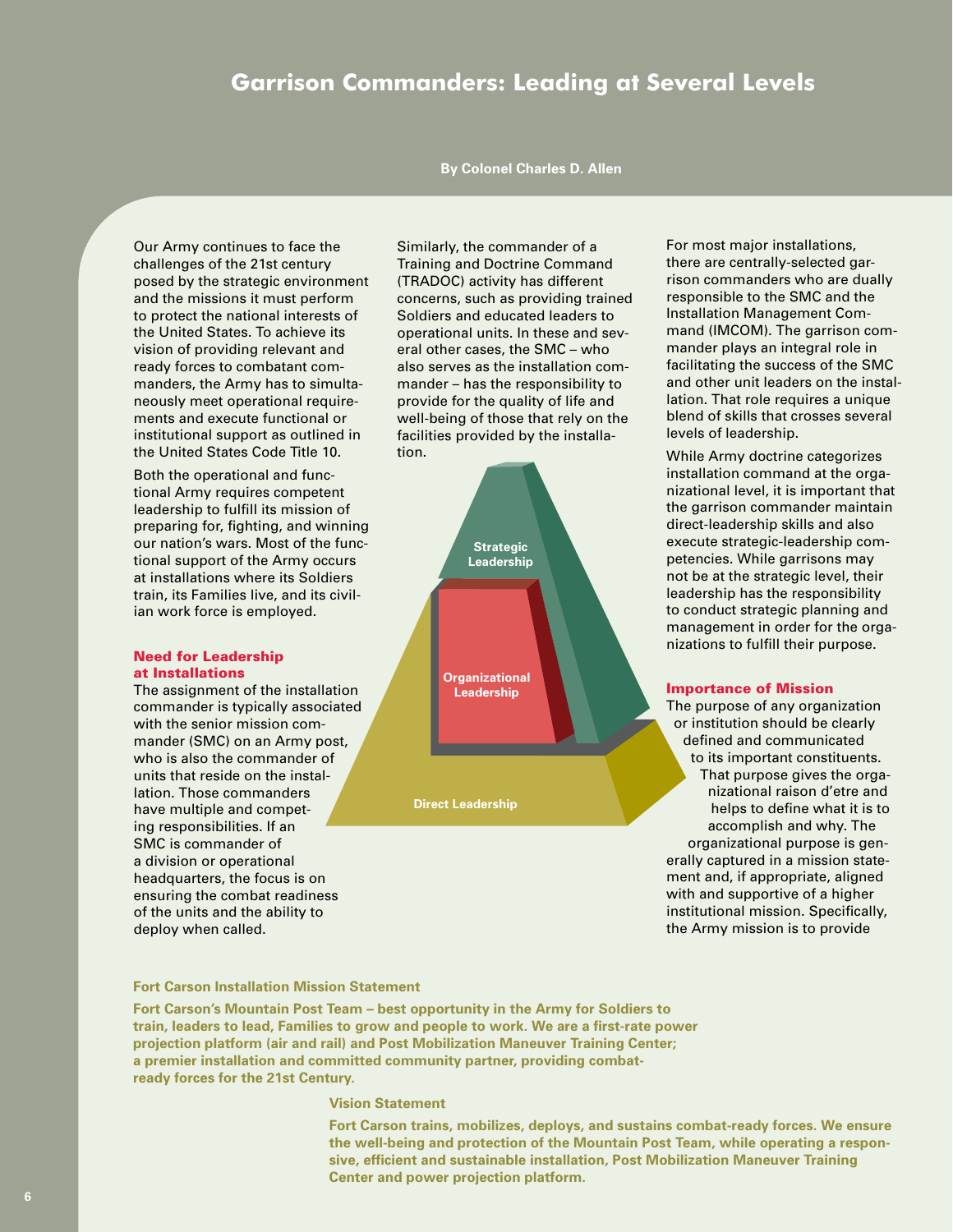combatant commanders with the forces and capabilities necessary to execute the National Security, National Defense and National Military Strategies.1 The implied and derived mission for Army garrisons must have as an essential task to provide adequate and timely base operations support (BOS) to units and organizations stationed on the installation in order for those activities to accomplish their assigned missions.

#### Establish Vision

The vision of the Office of the Assistant Chief of Staff for Installation Management and IMCOM is to make "Installations of Readiness." Each garrison commander should have a vision of what makes the installation relevant and valuable to its residents and other customers. The commander's role includes executing the functions of strategic management of resources (i.e., the effective stewardship of people, dollars, and facilities) and planning for the future. An essential part of the strategic planning process is to assess what currently it is against what it should be. In identifying the gaps, the leader establishes a desired end state, develops supporting goals and objectives, and specifies key tasks that should be accomplished to reach the end state.

A contemporary example is the assessment of Soldier requirements with the restationing of units of the Modular Force. In many cases, there is a shortfall in barracks, on-post housing, and childcare facilities that requires strategic planning for military construction integrated with the management of the installation. The process of visioning requires involvement of

key stakeholders who, once the vision is developed, can assist the organization's effort to make it a reality. For Army garrisons, a vision has to capture the essence of mission support to the tenant organizations, concern for the quality of life for its residents, and the well-being of its work force.

**Support an expeditionary force where Soldiers train, mobilize, and deploy to fight and are sustained as they reach back for support**

Develop strategies to posture installations as deployment platforms with robust reach-back capabilities

Adjust installation support to meet the needs of an Army at war and transforming

> Support well-being of all Soldiers and their Famillies

> > Soldiers and Families deserve the same quality of life as is afforded the society they pledge to defend

#### **Installations of Readiness**

#### Build the Team

The garrison commander's direct leadership skills are indispensable in building high-performing teams within the garrison structure and in building teams of stakeholders that benefit from the installation activities. The commander is given a formal structure with the standard garrison organization (SGO) that has been developed by ACSIM and IMCOM as the template for every installation. This structure is aligned with the common functions to be performed at each garrison and captured in the listing of 95 installation support services in the Common Levels of Support (CLS).

The SGO also provides the levels of management and supervision of the work force that delivers these essential services.

The garrison commander sets the tone and tenor of the organizational climate of the work force. The installation work force is diverse, consisting of uniformed service members, civilians, and contractors that must function as a collection of teams with common goals. A desirable climate has members that are committed to providing service to its customers, that strive for excellence, and that embrace a sense of community. The commander's goal is to build high-performing installation teams dedicated and motivated to fulfill the organizational purpose.

The directors of the SGO form part of the executive leadership team of the garrison along with the commander and the command team. This leadership team can contribute significantly to creating an effective vision, developing strategies to achieve the vision, and then serve as the champions with the work force for the implementation of the strategy. As such, these team members play an integral part in meeting daily challenges, solving difficult problems, and are valuable participants in the strategic decision-making process for the installation. It is important that the commander recognizes the necessity of building the team of garrison leaders that adhere to common values, are committed to the organizational mission, and accept personal responsibility to contribute to success.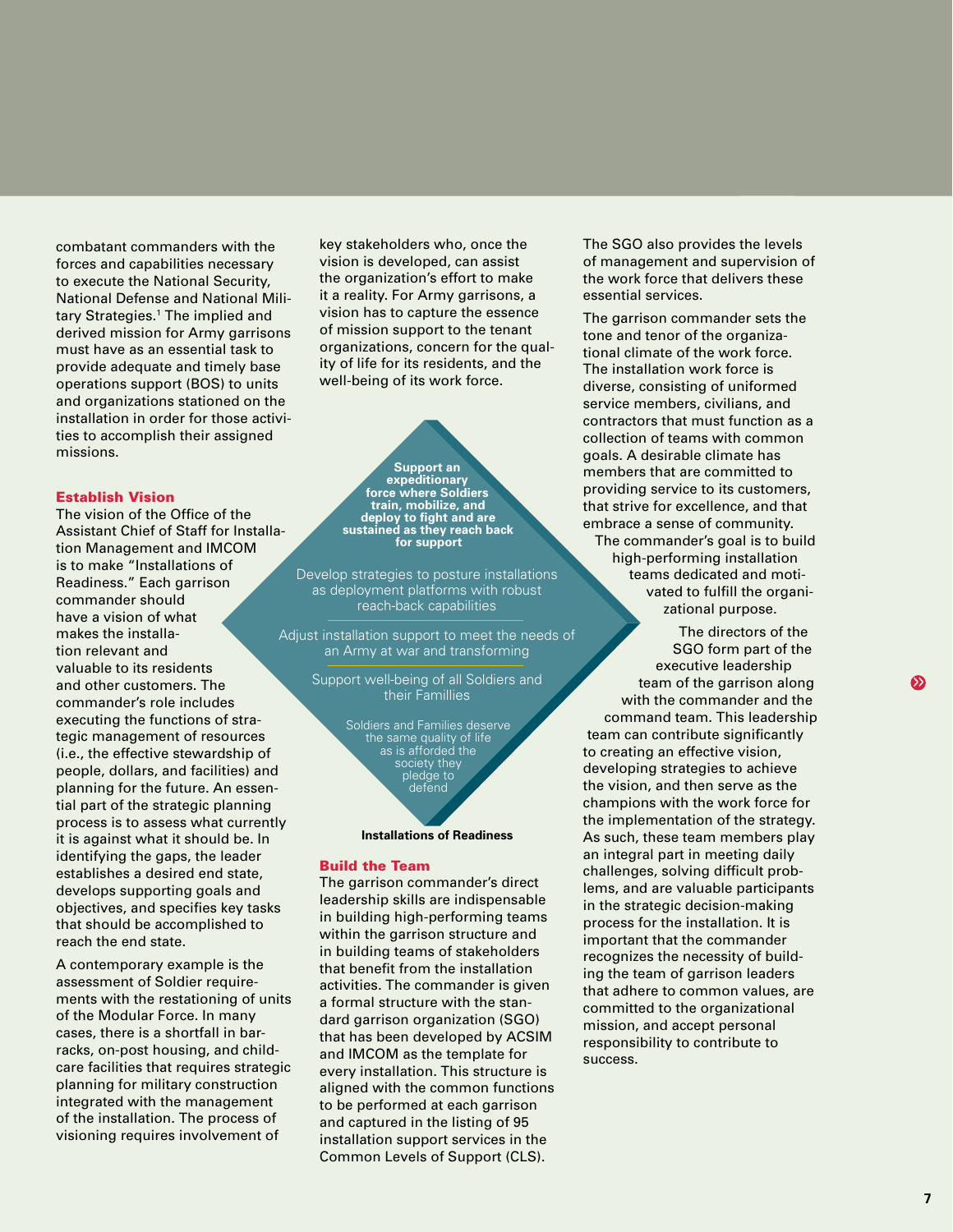

#### **Standard Garrison Organization**

\*U.S. Army Manpower Analysis Agency (USAMAA) study ongoing for Standard Garrison DOIM

The garrison commander has a unique responsibility to gather and build teams from important constituents who are not in the garrison chain of command, but who can significantly contribute to its mission. These constituents include commanders and directors of other organizations that reside on the installation; local civic, community, and business leaders; and others that provide services to the installation. While the garrison commander may have little or no formal authority over them, these groups share common values and have vested interests in post activities. In many cases, they may be able to provide support and resources that would not otherwise be available.

**My challenge has been the "strategic influence" portion of the job – trying to influence or shape organizational actions of people that have no direct C2 relationship with you – on or off post but will have direct impacts on the garrison mission. Some days I feel like I am more politician running for office than commander as you try to build and sustain coalitions.**

 **– A Garrison Commander**

The garrison vision may include being a good neighbor and member of the community with those outside the installation boundary. In this capacity, the garrison commander exercises strategic leadership in establishing a vision and building teams that cross organizational structures. The commander must have a "big

picture" perspective of the garrison as a system and understand how the interrelated components, both inside and outside of the traditional fence line, affect the ability to fulfill its purpose. The commander must see the whole of base support and extend it in time to ensure resources are committed to achieve future success. The commander must also understand and be aware of the competing interests and priorities of the multiple constituents.

It is commonplace for installations to have tenants that cross several domains. The concerns of a tactical unit for improvements on small arms firing ranges may compete with funds designated for road maintenance in the housing areas or for remediation of environmental hazards fields. Maintaining